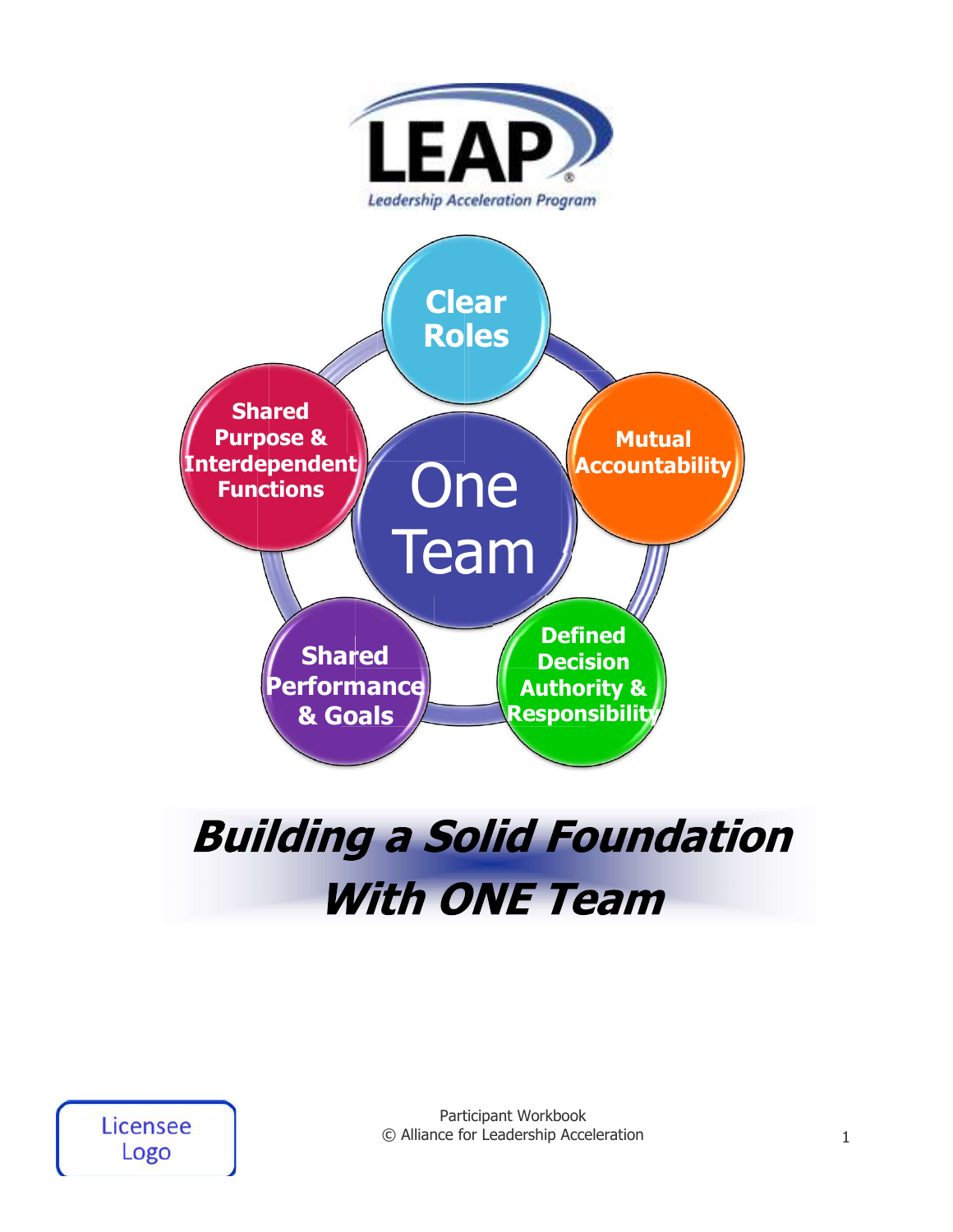### Program Overview

- Check-in and Action Commitments  $\overline{\phantom{a}}$
- Ground Rules & Expectations  $\overline{\mathcal{C}}$
- Our Learning Objectives  $\Box$

### We will discuss or learn:

- Your Team's "history"  $\mathbf{r}$
- What needs to change in your own approach in order to work more  $\mathcal{L}_{\mathcal{A}}$ effectively as ONE Team
- The definition of High Performance Teams & how it differs from  $\overline{\phantom{a}}$ traditional work groups
- The three elements of High Performance Teams  $\overline{\phantom{a}}$
- The four types of teams & the stages of team development  $\overline{\phantom{a}}$
- An introduction to the "5 Dysfunctions of a Team" model and assess  $\blacksquare$ your team's current functioning
- Tools you can use to develop your Team Charter m.
- Ways to build trust for greater teaming m.
- Understand and use individual team member's "styles" for greater  $\overline{\phantom{a}}$ effectiveness

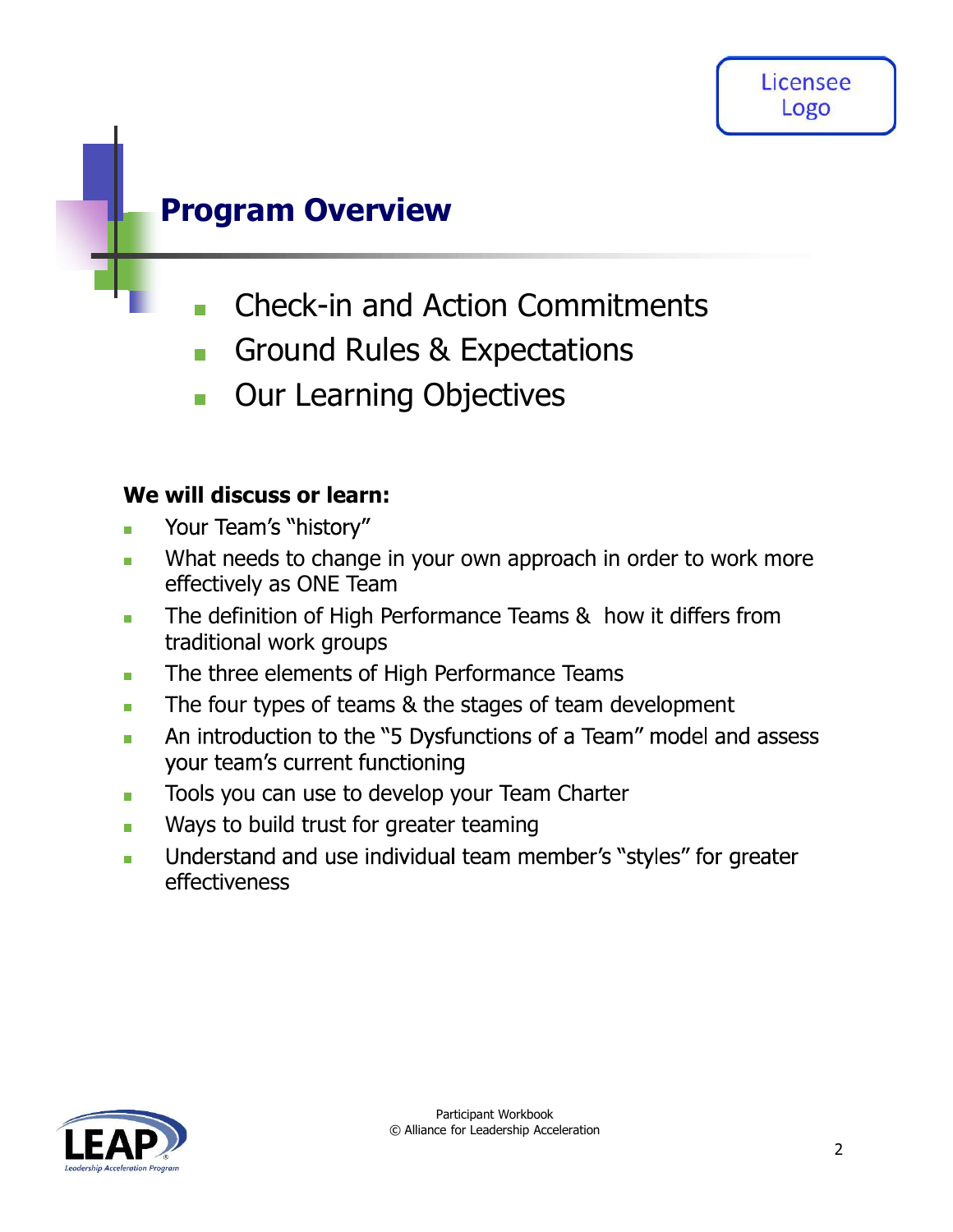### What does it mean to be ONE Team?



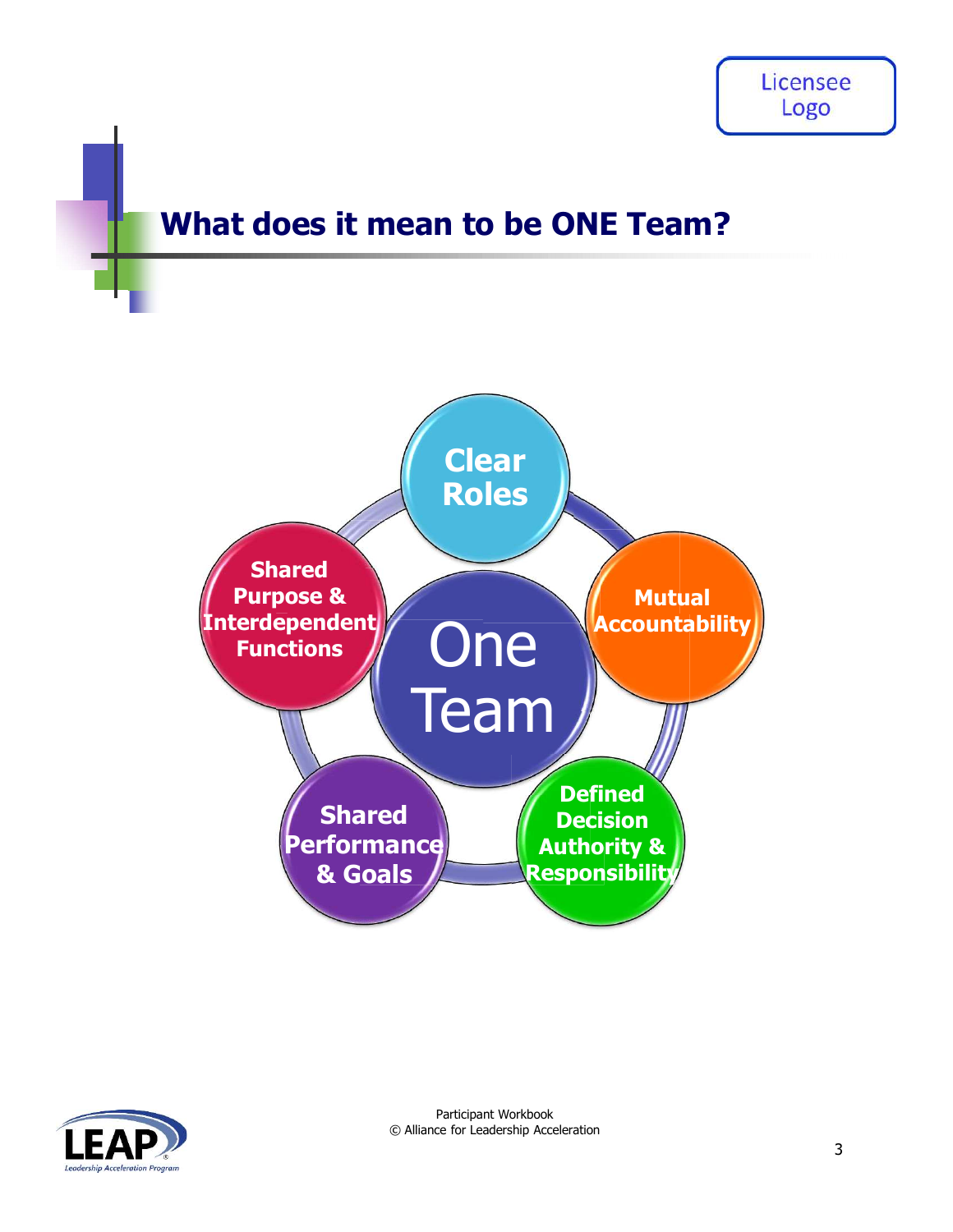### Introduction to Teams

#### EXERCISE

#### HOW DO YOU DEFINE A TEAM

- 
- 
- 
- 
- 

| <b>Introduction to Teams</b>                                   |                                                                                                                                                                       |
|----------------------------------------------------------------|-----------------------------------------------------------------------------------------------------------------------------------------------------------------------|
| <b>EXERCISE</b>                                                |                                                                                                                                                                       |
| <b>HOW DO YOU DEFINE A TEAM</b>                                |                                                                                                                                                                       |
|                                                                | How do High Performance teams differ from traditional work groups?                                                                                                    |
|                                                                |                                                                                                                                                                       |
|                                                                |                                                                                                                                                                       |
|                                                                |                                                                                                                                                                       |
|                                                                |                                                                                                                                                                       |
| worst team you have been a part of & list its characteristics. | Now in the space below, think about the <b>best</b> team you have ever been a part<br>of, then list some of the characteristics that made it great. Next think of the |
| <b>Best Team</b>                                               | <b>Worst Team</b>                                                                                                                                                     |
|                                                                |                                                                                                                                                                       |
|                                                                |                                                                                                                                                                       |
|                                                                |                                                                                                                                                                       |
| success.                                                       | High Performance Team: A self-managing, multi-functional group of people<br>organized around a whole process and empowered with full responsibility for their         |
| <b>Traditional Work Groups</b>                                 | <b>High Performance Teams</b>                                                                                                                                         |
| Coordinate from above                                          | Enable group to become self-governing with<br>facilitative guidance                                                                                                   |
| with constant supervision                                      |                                                                                                                                                                       |



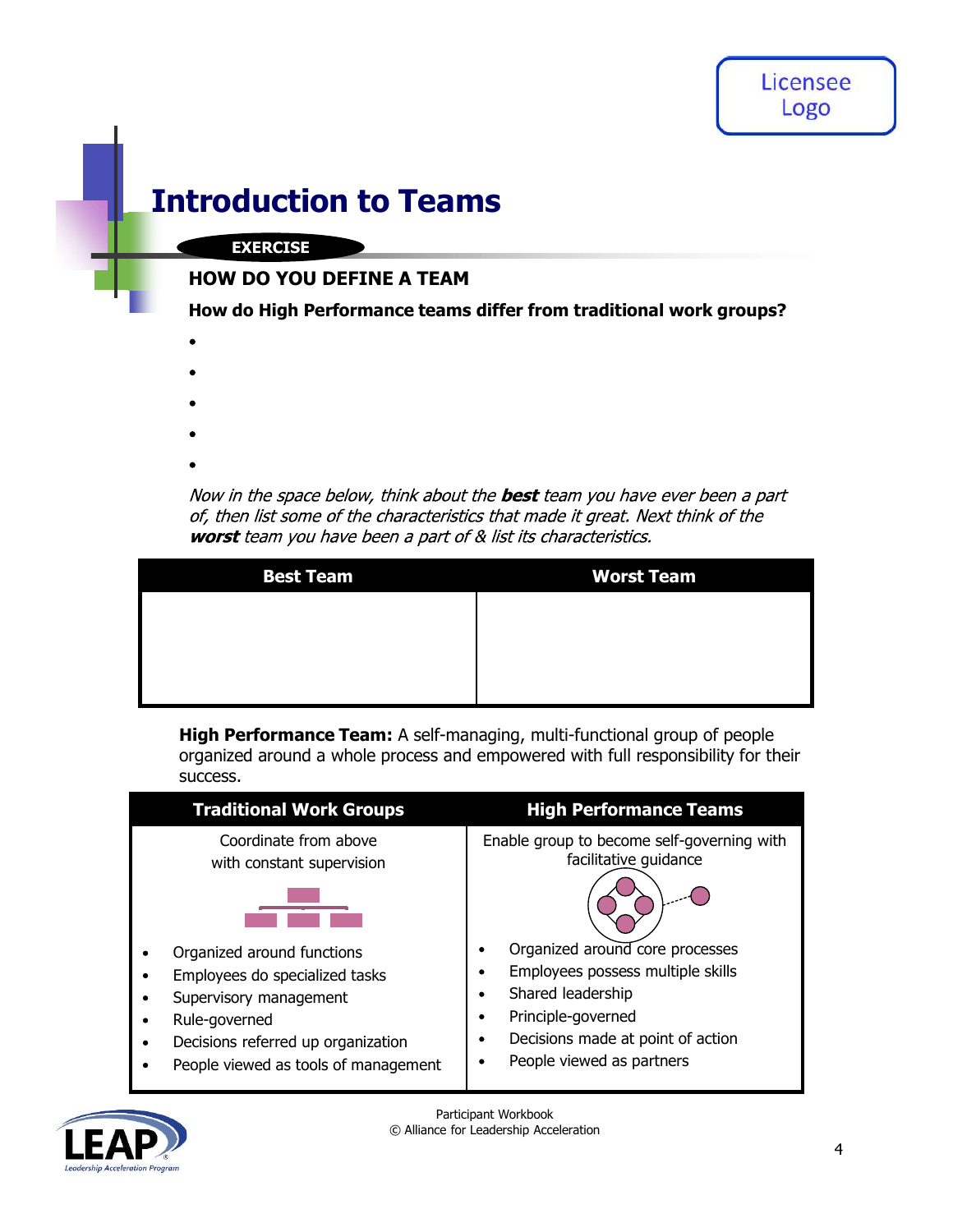

From the book; The Five Dysfunctions of a Team by Patrick Lencioni

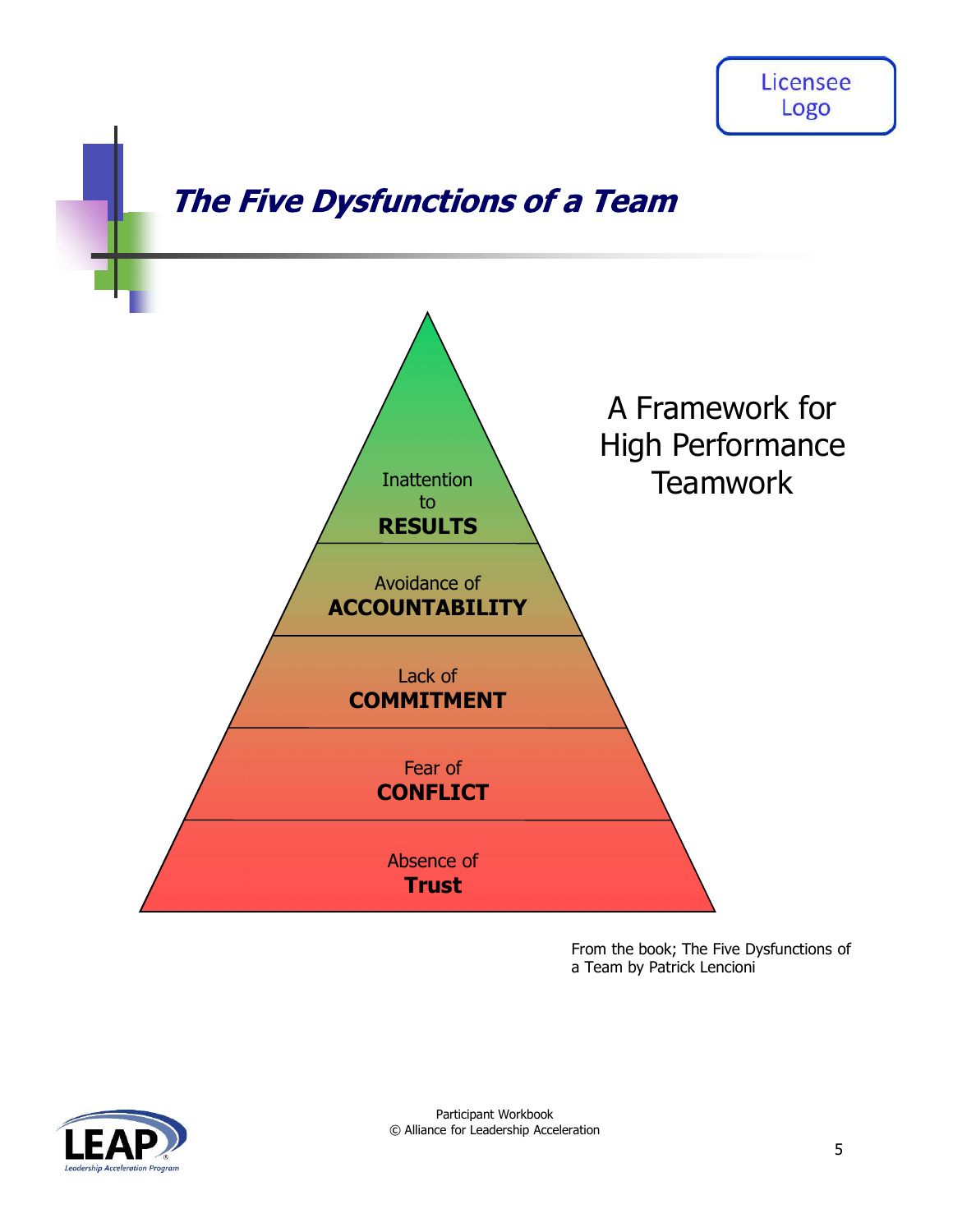

#### WORKING IN TEAMS

**Observations** 

What were some of the factors that helped to make your team successful?

How did leadership evolve in your team during the exercise?

What types of roles did members take on during the exercise?

What helped your team start coordinating itself to accomplish the task?

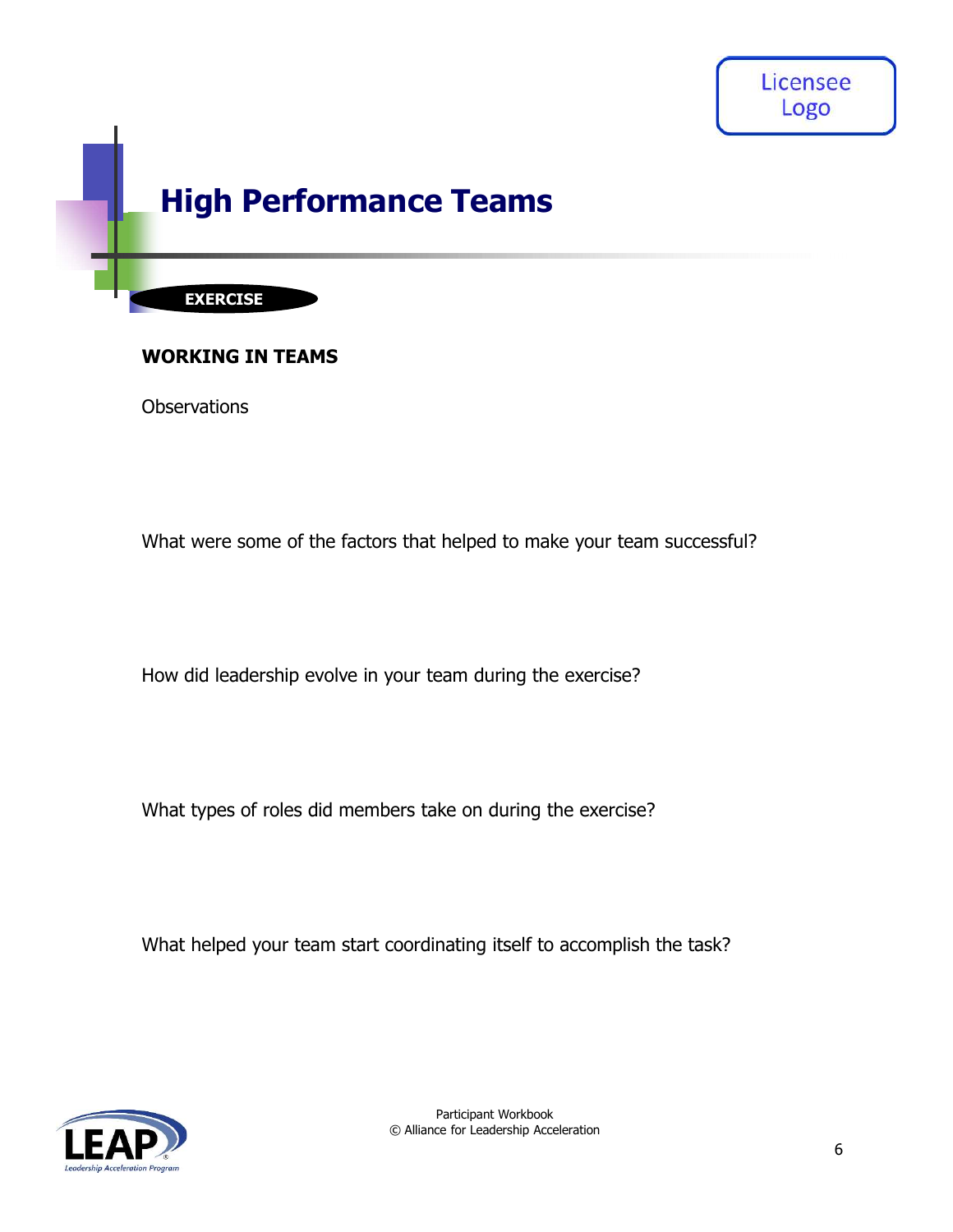## Three Elements of HP Teams



#### TEAM ASSESSMENT

three areas:

Charter:

Design:

Relationships:

- 
- 

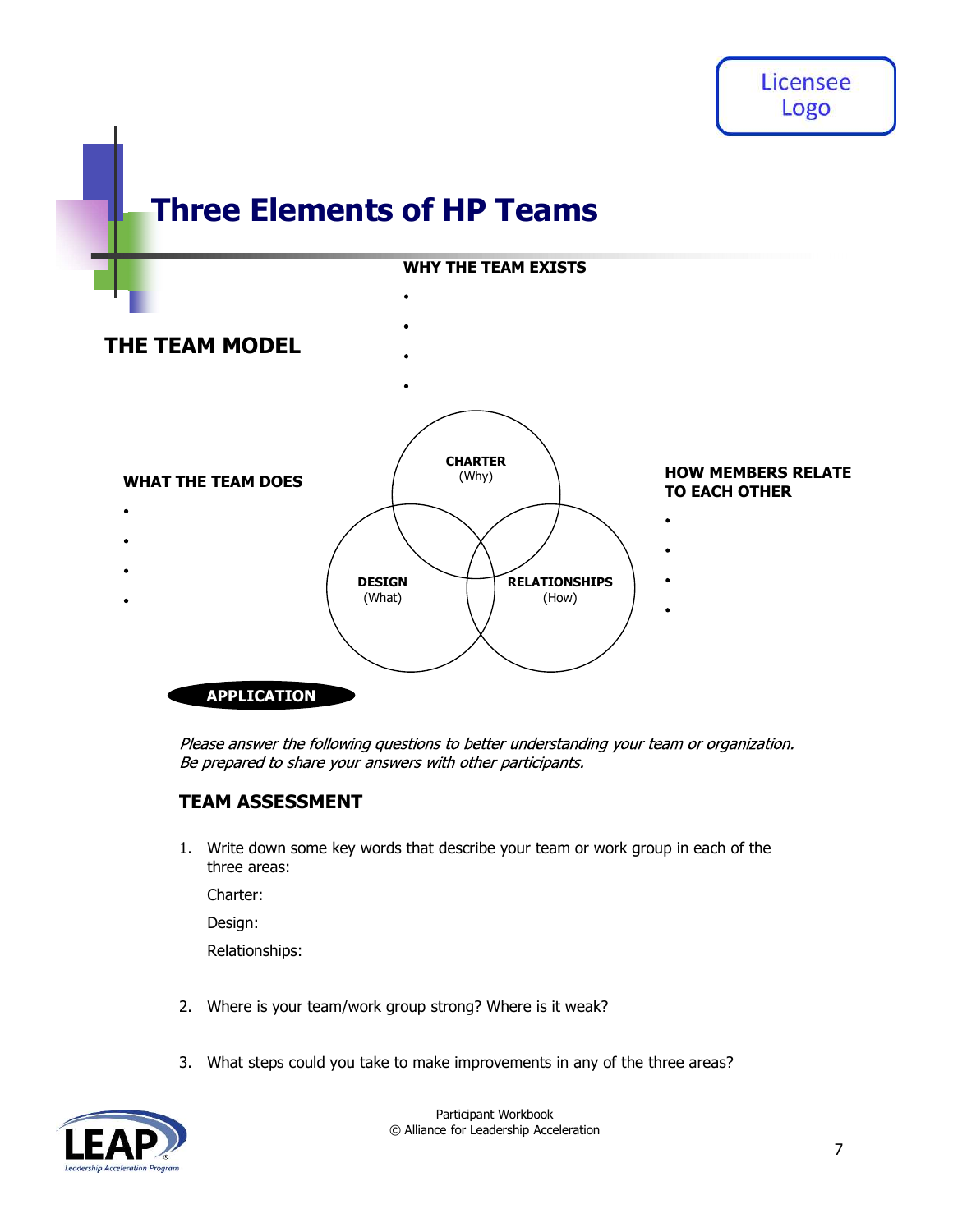## Assessing Your Team

ing Your Team<br>
vo which each of the following statements is true for your team by using the following<br>
1 Place your answer in the space in front of each statement.<br>
1 2<br> **a** intermediate a Bit Very Much<br>
act example a Bit Sing Your Team<br>
Sing Your Team<br>
Int to which each of the following statements is true for your team by using the following<br>
a le. Place your answer in the space in front of each statement.<br>
a little Somewhat Quite a Bit Ve **Assessing Your Team**<br>
Rate the extent to which each of the following statements is true for your team<br>
five point scale. Place your answer in the space in front of each statement.<br> **1.** Charter **Somewhat** Quite a Bit<br> **Or Example 19 and 19 and 19 and 19 and 19 and 19 and 19 and 19 and 19 and 19 and 19 and 19 and 19 and 19 and 19 and 19 and 19 and 19 and 19 and 19 and 19 and 19 and 19 and 19 and 19 and 19 and 19 and 19 and 19 and 19 and 19** 

| None | A little | <b>Somewhat</b> | <b>Ouite a Bit</b> | <b>Very Much</b> |
|------|----------|-----------------|--------------------|------------------|

### Order of Impact

- My team understands our customers and their requirements.
- We share a common understanding of our mission.
- Everyone understands the strategy of the larger organization.
- 
- Our values have been clearly articulated and are well-understood.
- I live our values and insist that others do as well.
- Our goals have been clearly defined.
- We have good metrics and methods for tracking our performance.

- Team members understand our core work processes.
- We have streamlined our processes to be as efficient as possible. My team understands our customers and their requirements.<br>
We share a common understanding of our mission.<br>
Everyone understands the strategy of the larger organization.<br>
People know how they impact the organization's stra
	- Roles and responsibilities of team members are clearly defined.
	- People understand not only their jobs but how jobs interrelate.
	- We are technically competent at what we do.
	- Clearly defined work procedures help us coordinate our efforts.
	- **Decision authority is clearly defined.** 
		- Our systems are aligned to support us in what we are trying to do.

- Members of the team care about the work they do and work hard.
- A positive and friendly atmosphere exists.
- We cooperate with each other.
- Trust and respect are high.
	- Team members listen to each other and everyone is free to express themselves.
- We work through conflicts and arrive at win-win solutions.
- Personnel policies and procedures are fair and equitable.

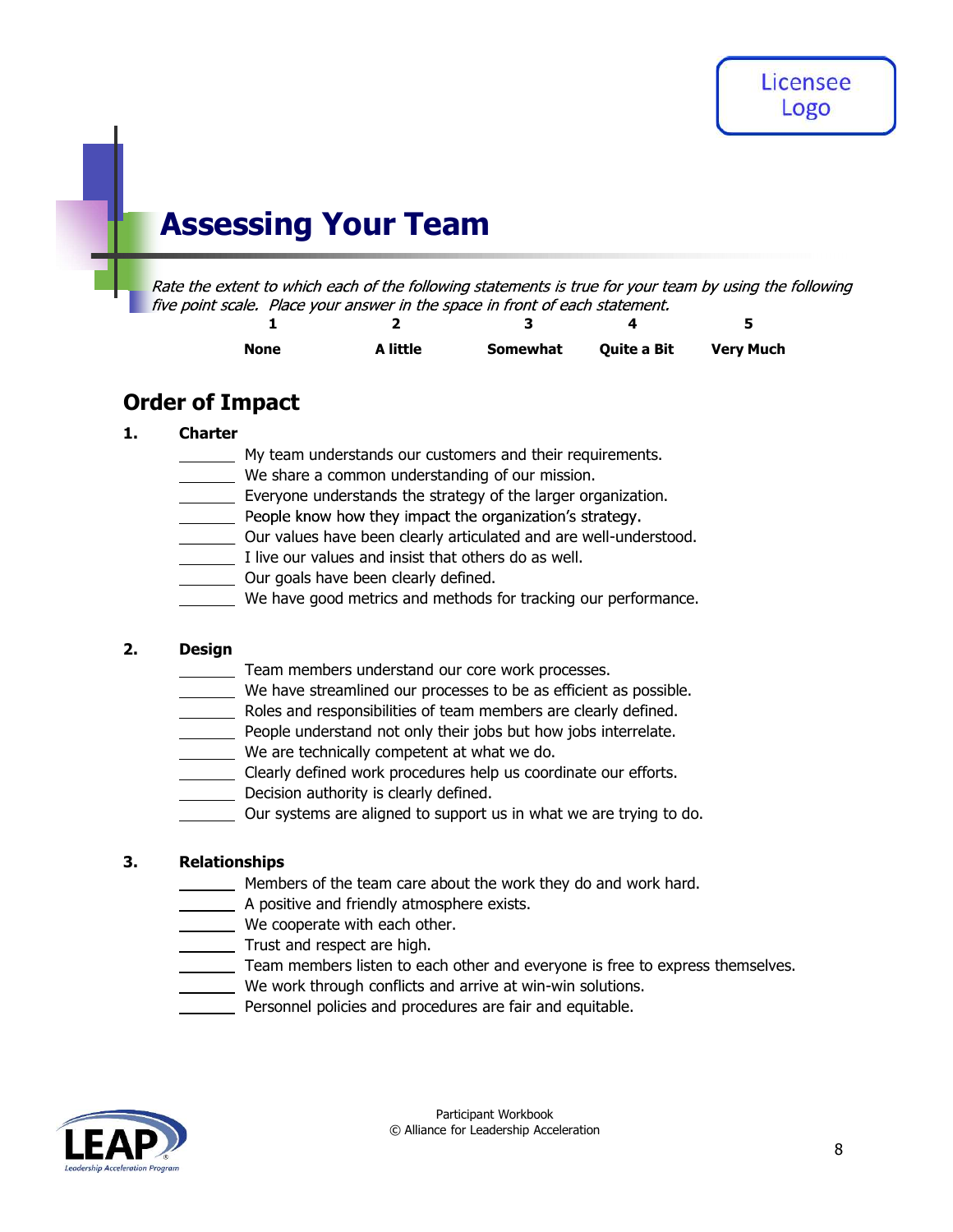

#### TEAMS IN YOUR ORGANIZATION

- 
- 
- 
- **EXERCISE<br>
TEAMS IN YOUR ORGANIZATION**<br>
Supply this model to teams within your organization by answering the following<br>
1. What type of teams do you belong to?<br>
2. Identify the specialization required on your team:<br>
3. Ide you classify as:

Type One:

Type Two:

Type Three:

Type Four:

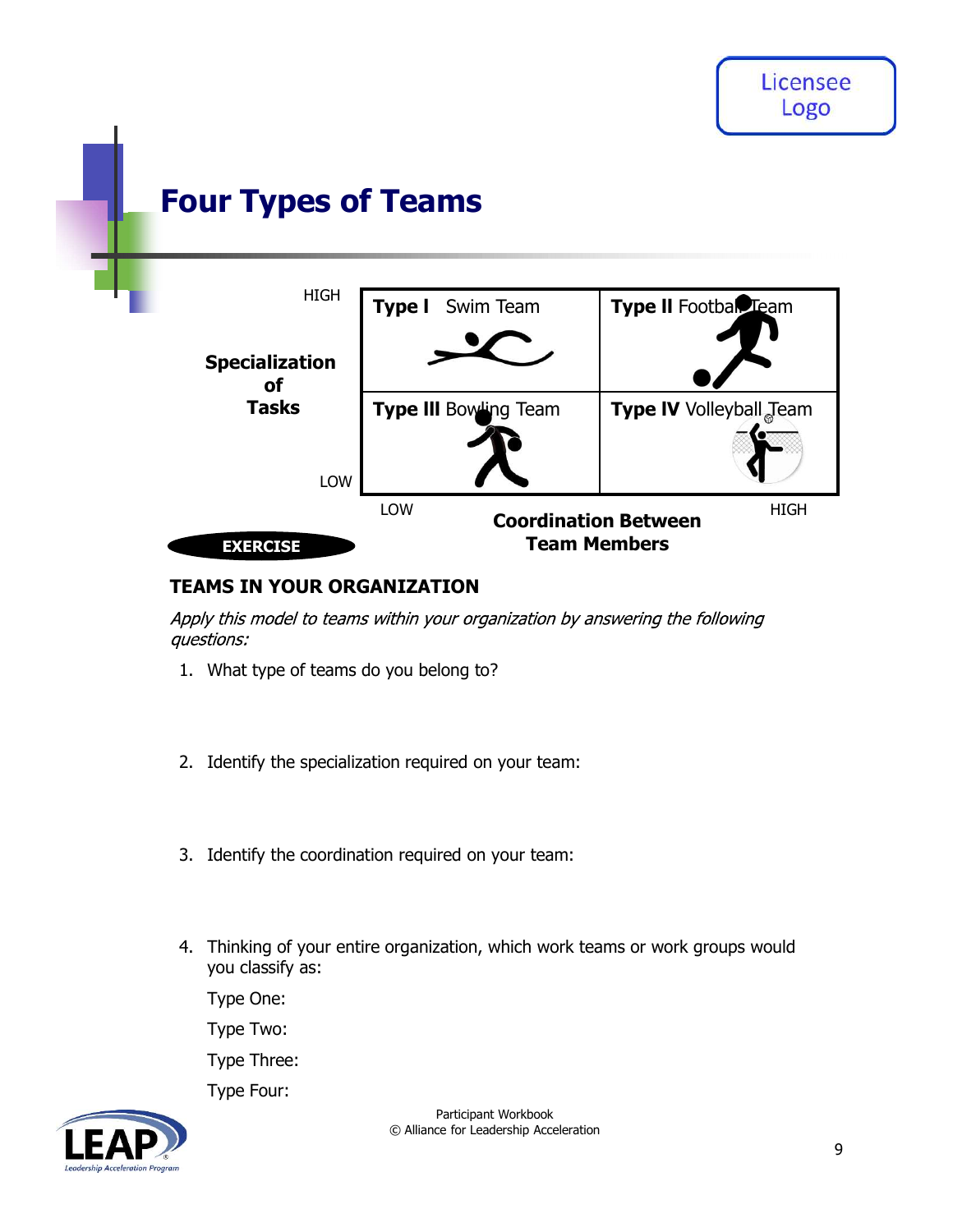### Stages of Team Development

Research has shown that all teams go through a series of sequential stages as they grow towards sustained levels of high performance and synergy. B.W. Tuckman has identified the following four stages:



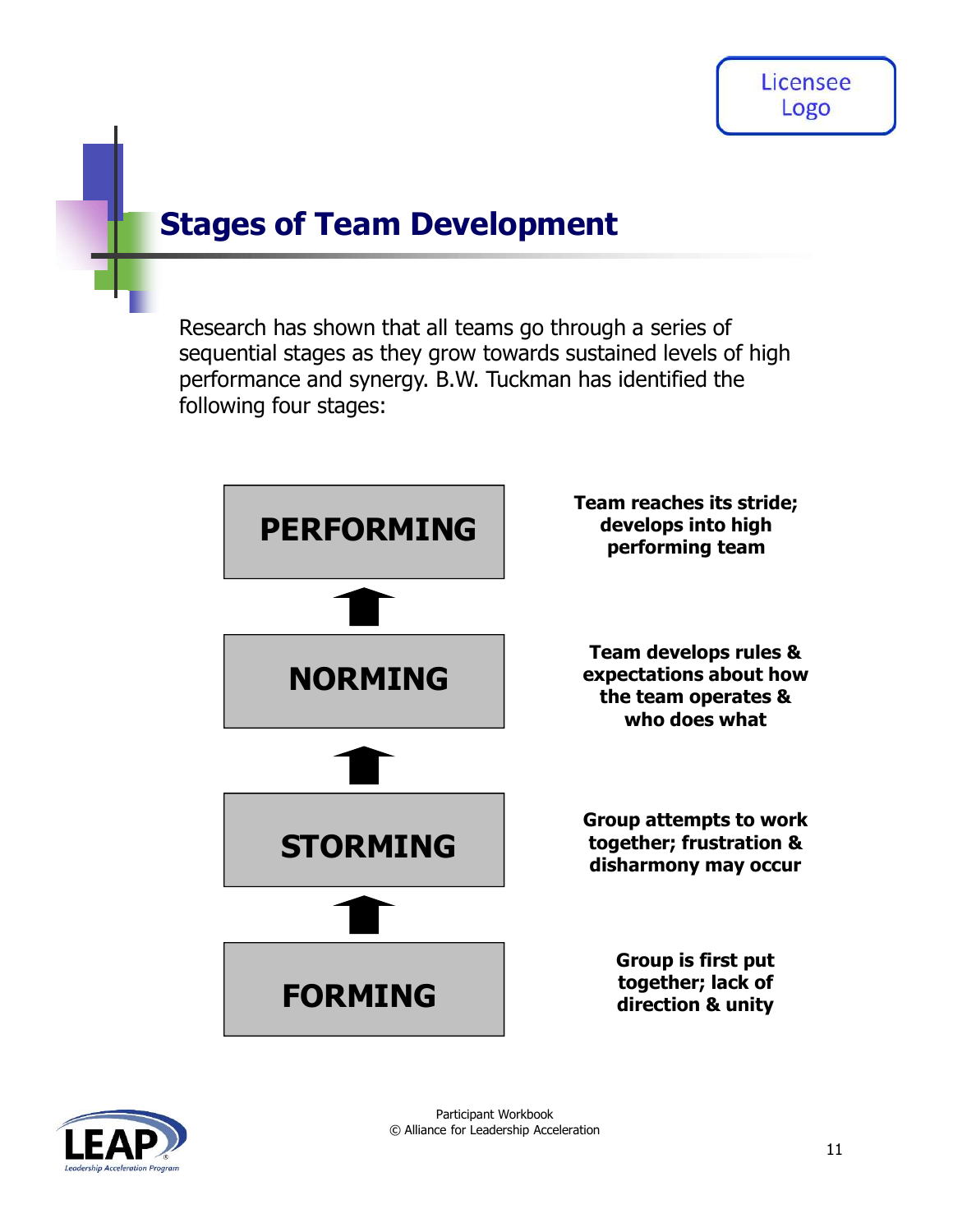### Stages of Team Development, cont.

### FORMING: WHY ARE WE HERE?

#### Themes

- Getting acquainted
- Cliques form
- Group identity low
- Stereotyping takes place
- Some excitement & pride about being a member
- Suspicion & fear about the job ahead
- Attempts to define the task & how it will be accomplished
- Abstract discussions of concepts & issues; for some, impatience with these discussions
- Sizing people up & the roles they will play

#### STORMING: BID FOR POWER

#### Themes

- Internal competition for influence
- Conflict, voting, & compromise
- Win/lose interactions
- Hidden agendas
- Resistance to the task
- Fluctuations in the attitude about their likelihood of success
- Questioning the wisdom of the team or project
- Unrealistic goals
- Perception of lack of progress

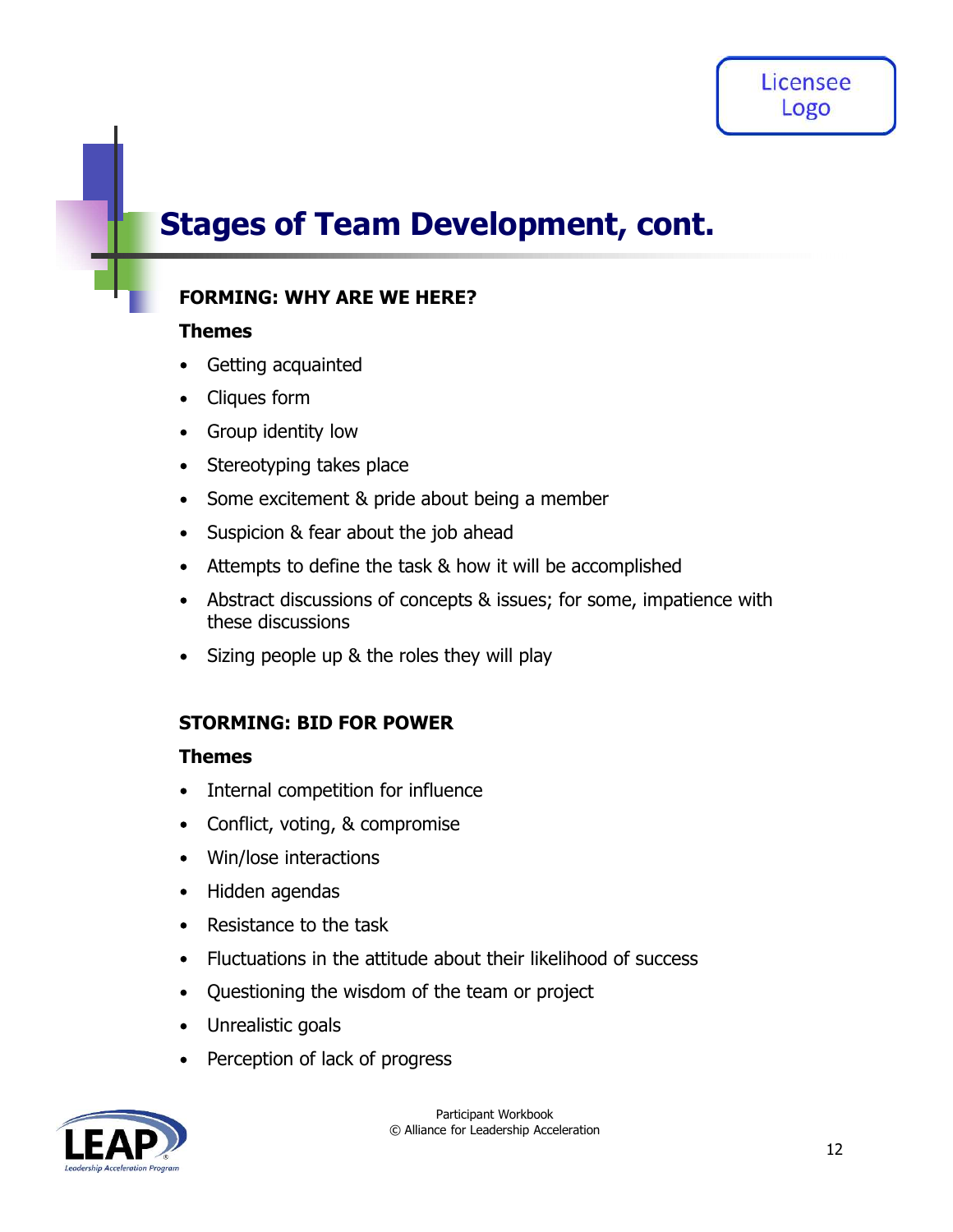## Stages of Team Development, cont.

### NORMING: COOPERATIVE GROUP ACTION

#### Themes

- Active listening
- Group identity is high (Watch out for Group Think)
- Shared leadership
- Open-mindedness
- Constructive expressions of conflict
- Relief that thinks are working out
- Acceptance of membership on the team (and individual differences)
- More friendliness & sharing of personal problems
- Discussion of the teams dynamics
- Maintaining ground rules

### PERFORMING: TEAM SYNERGY

#### Themes

- High performance levels
- High creativity
- High spirits/morale
- Constructive handling of conflict
- Decision making by consensus
- Understanding & ability to use multiple problem solving methods
- Insight into group & individual dynamics  $\bullet$
- Self responsibility
- Cohesion and synergy